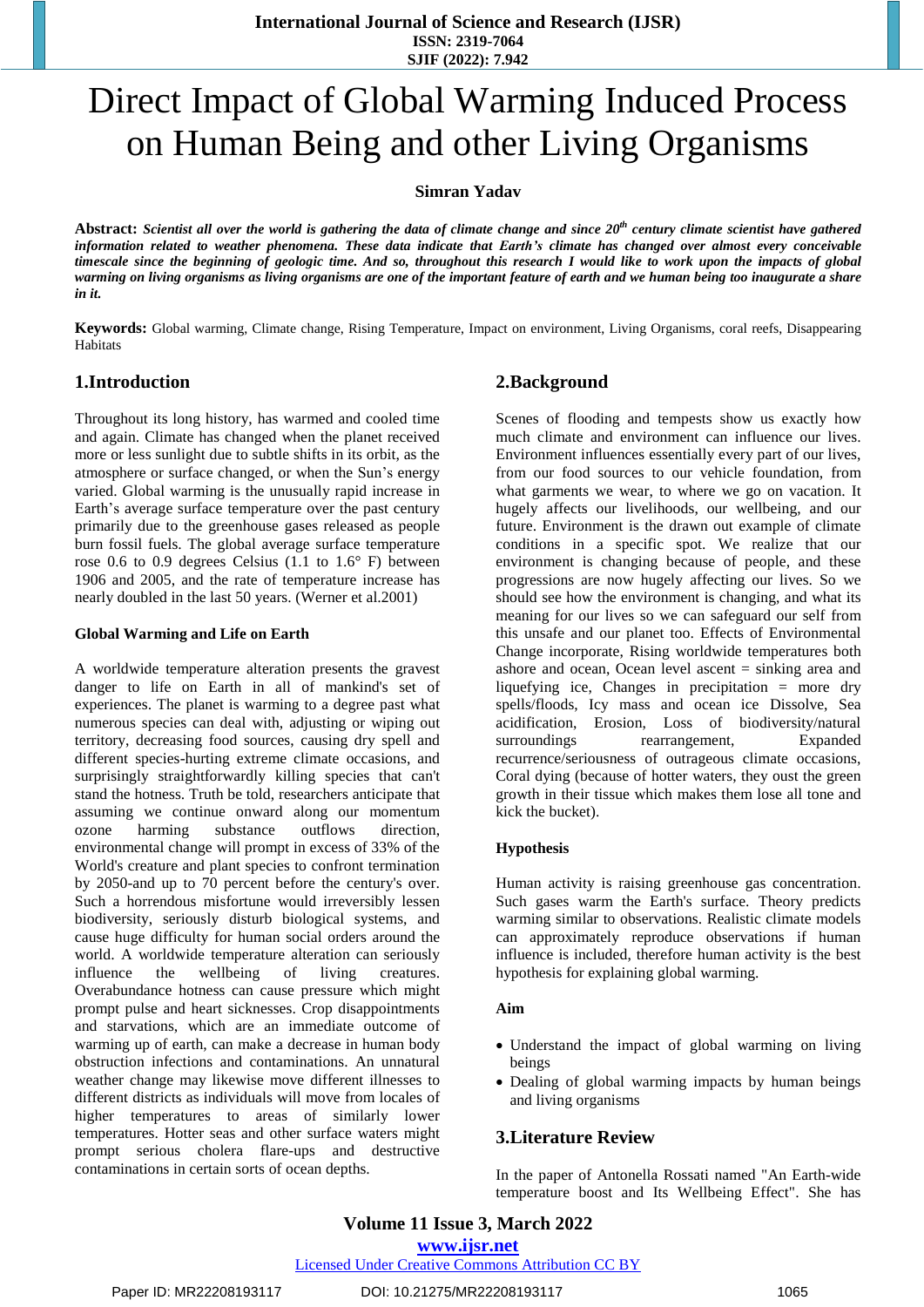expressed that since the mid-nineteenth century, human exercises have expanded ozone harming substances like carbon dioxide, methane, and nitrous oxide in the World's environment that brought about expanded normal temperature. The impacts of rising temperature incorporate soil corruption, loss of usefulness of horticultural land, desertification, loss of biodiversity, debasement of environments, decreased new water assets, fermentation of the seas, and the interruption and consumption of stratospheric ozone. Every one of these affect human wellbeing, causing non-transferable sicknesses like wounds during catastrophic events, hunger during starvation, and expanded mortality during heat waves because of confusions in constantly sick patients. Direct openness to catastrophic events an affects psychological wellness and, albeit too complex to even consider being measured, a connection has even been laid out among environment and common brutality.

In research done by Kumar S., Himanshu S. K. also Gupta K. K from Branch of Structural Designing, Realistic Time College, Dehradun, Uttarakhand, INDIA paper named as "Impact of A worldwide temperature alteration on Humankind" they satisfied that The centralization of a few ozone depleting substances has expanded over the long run. Human action builds the ozone depleting substances impact fundamentally through arrival of carbon dioxide, yet human effects on other ozone harming substances is likewise significant. The continuous aggregation of ozone depleting substances causes expanding a worldwide temperature alteration. (Kumar et. al)

In the new review done by Jennifer Lopez from school of design college of Texas, Austin has deduced in the paper named " impact of a worldwide temperature alteration on untamed life and human wellbeing "that A dangerous atmospheric devation has started and will proceed to contrarily influence our general surroundings except if society can track down ways of forestalling it through elective ways of life and mentalities. Indeed, even with only a 0.74°C expansion in temperature, the world has started to see adverse consequences: species are relocating toward the shafts, plants and animals are blossoming and rearing sooner, ranchers are seeing a pattern toward prior crop creation, and human illnesses and medical conditions are expanding. With a proceeded with ascend in nursery outflows, the impacts of an unnatural weather change will just deteriorate. The world can in any case adjust inside a  $+2^{\circ}$  edge, notwithstanding, any variety past that sounds disastrous and irreversible, all things being equal. (Patz JA et al).

To keep away from these devastating circumstances, individuals should change the way that they live. Social orders should consider the utilization of elective assets, ideally inexhaustible assets that don't drain the world's regular stores. Utilizing these sustainable assets will likewise limit the emanation of ozone depleting substances. It won't be enough to change from coal to flammable gas, in light of the fact that at last that asset will likewise be exhausted. Inexhaustible assets, for example, sun based and wind are fundamental. Moreover, modelers and architects should track down ways of fusing supportable living into their plans and structures.

# **4.Methodology**

This study aims to present the impacts of global warming induced processes on human beings and living organism by analyzing the consequences.

Document analysis:

80% of the content is verified and taken from official site of international institution such as WHO, CCPI, NCBI, IPCC, UN Environmental program, NOAA.

Consequential life cycle analysis:

The changes and the consequences were taken from output and effects of Global warming. The content was chosen based on what compliments our study and where are the part we want work throughout the research.

Develop and calibrate:

The changes and prediction of impacts of global warming on human beings and living organisms were studied.

# **5.Discussion**

#### **Temperature**

The effects of rising temperature include soil degradation, loss of productivity of agricultural land and desertification, loss of biodiversity, degradation of ecosystems, reduced fresh-water resources, acidification of oceans, and the disruption and depletion of stratospheric ozone. A great attention has been given to the relationship between climate change and rising risk of infectious diseases, mostly to the vector-borne infections. However, non-communicable diseases can also heavily affect human health. (Johnsone, 2019).

The increase in average temperature has consequences that occur acutely-such as during natural disasters and extreme events like floods, hurricanes, droughts, heat waves-or it can occur over time through reduced availability of water, drying up the soil, alterations and shrinking arable land, increased pollution, and creation of habitats favorable to the transmission of human and animal pathogens, either directly or via insect vectors.

## **Agriculture and Water Resources**

The impact of temperature on farming is connected to the accessibility of water and food creation, which can be compromised by delayed times of dry spell or by the extreme precipitation. The farming area utilizes 70% of water assets, addressing the biggest client of new water. During the last century, inundated regions have risen fivefold. For 2025 conjecture shows that 64% of the total populace will live in water-focused on basins. (George et al., 2019).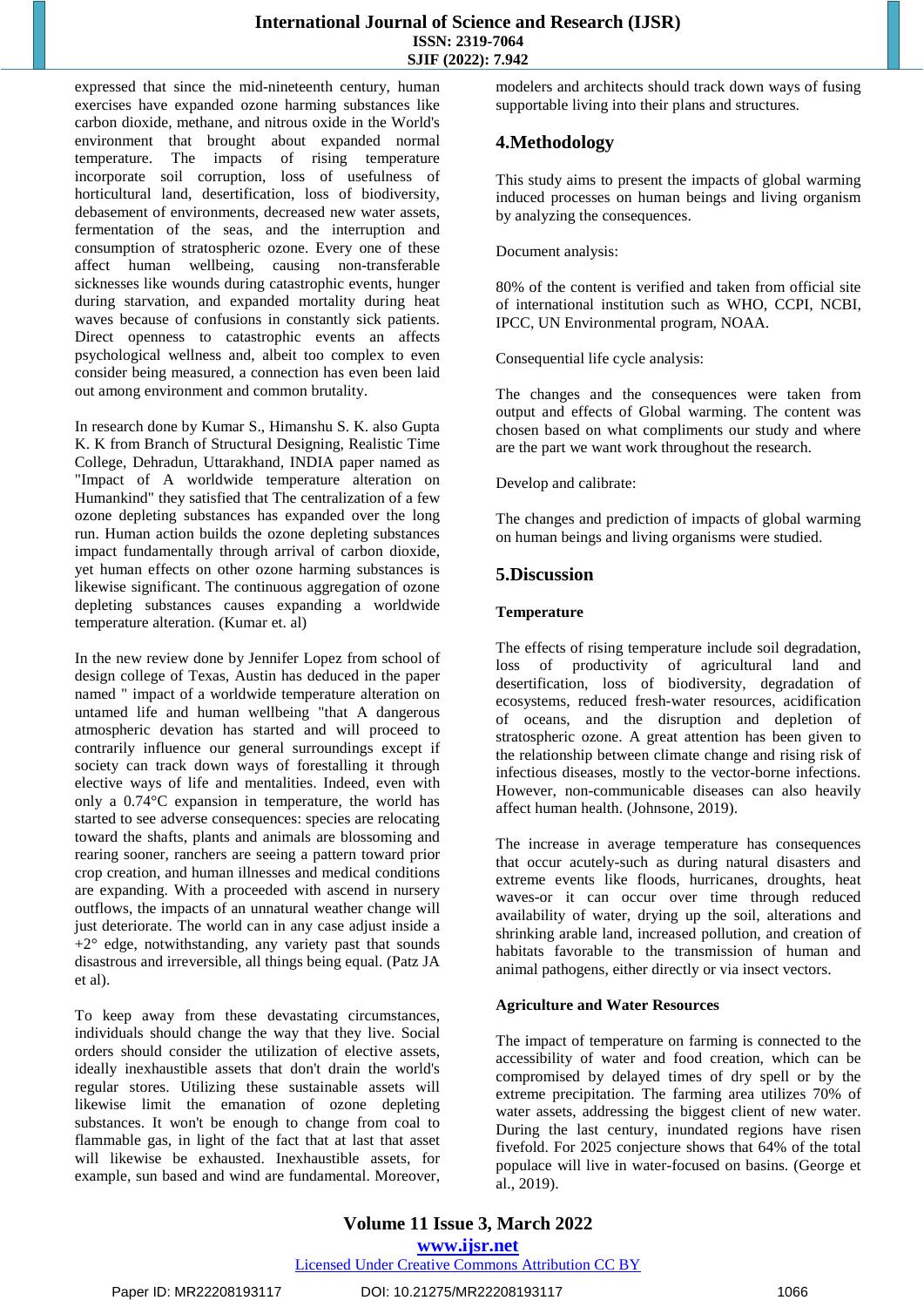Rising temperature isn't the main source of soil aridity; double-dealing of the climate, deforestation, and loss of biodiversity are likewise significant contributing variables. It is assessed that a 2.5 °C expansion in worldwide temperature over the pre-modern level might deliver significant biodiversity misfortunes in both endemic plants and creatures; 41%-51% of endemic plants in southern Africa would be lost, thus do somewhere in the range of 13% and 80% of different fauna in a similar locale. Internationally, 20%-30% of all plant and creature species evaluated up until this point would be at high danger of eradication with such a temperature rise (WHO).

Higher temperatures may likewise work with the presentation of new microbes, vectors, or hosts that outcome in expanding need of pesticides and composts in agribusiness.

#### **Effect of Extreme Events**

A super climate occasion is one that is uncommon at a specific spot as well as season. A solitary outrageous occasion can't by and large be straightforwardly ascribed to anthropogenic impact, albeit the adjustment of probability for the occasion to happen not entirely settled for certain occasions by representing noticed changes in environment.

In 2012, around 32 million individuals escaped their homes due to disasters. The higher weight of catastrophic events is suffered by individuals living in low-pay nations since they are straightforwardly impacted by ecological corruption and they have less opportunity to guard themselves against the danger of their nearby climate and health. (Houghton et al.2001)

#### **Direct Exposure of Extreme Weather Events**

The potential health impacts of extreme weather events include both direct effects, such as traumatic deaths, and indirect effects, such as illnesses associated with ecologic or social disruption.

The effect of drought is manifested in an immediate way on the populations of the poorest countries. The loss of crops or livestock has an immediate consequence on the nutritional status of the population, causing malnutrition, under-nutrition, and compromised childhood development due to declines in local agriculture. Recurrent famine due to drought led to widespread loss of livestock, population displacement, and malnutrition in the Horn of Africa.

#### **Climate Change and Infectious Diseases**

Climate mainly affects the range of infectious diseases, whereas weather affects the timing and intensity of outbreaks. Climate change scenarios include a change in the distribution of infectious diseases with warming and changes in outbreaks associated with weather extremes. Statistical models are used to estimate the global burden of some infectious diseases as a result of climate change. According to the models, by 2030, 10% more diarrheal diseases are expected, affecting primarily the young children. (IPCC).

#### **Infectious Diseases during Extreme Events**

Floods not only have direct effects but also increase the risk of microbiological water pollution. Excess cases of leptospirosis and campylobacter enteritis have been reported after flooding in the Czech Republic and in coastal areas of Maryland during extreme precipitation events.

Global warming also affects the water heating and transmission of water-borne pathogens, through the establishment of a more suitable environment for bacterial growth. The higher sea surface temperature and sea level has resulted in rising water-borne infectious and toxinrelated illnesses such as cholera and shellfish poisoning. (UN Environmental program).

Vector-borne Diseases and Mosquitoes-

Rising temperature has allowed the extension of the area of distribution of certain diseases. Diseases transmitted by mosquitoes include some of the most widespread illness worldwide. Some of them are caused by parasites, such as Plasmodium spp, the agent of malaria, the main parasitic disease, causing 214 million of new cases in 2015. (Patz et al., 2002).

Temperature affects each stage of mosquitoes' lifecycle. There is a minimum and maximum temperature threshold above and below which the development and survival of the vector and the parasite are not possible. The temperature is a variable that affects development of both the vector population and the parasite within the vector; meanwhile the availability of water and moisture affects the vector only. (UN environmental program)

#### **Plants and Animals**

The effects of global warming on the Earth's ecosystems are expected to be profound and widespread. Many species of plants and animals are already moving their range northward or to higher altitudes as a result of warming temperatures, according to a report from the National Academy of Sciences.

Additionally, migratory birds and insects are now arriving in their summer feeding and nesting grounds several days or weeks earlier than they did in the 20th century, according to the EPA. Warmer temperatures will also expand the range of many disease-causing pathogens that were once confined to tropical and subtropical areas, killing off plant and animal species that formerly were protected from disease. (Labonte et al.2011).

#### **Disappearing Habitats**

As the Earth gets warmer, plants and animals that need to live in cold places, like on mountaintops or in the Arctic, might not have a suitable place to live. If the Earth keeps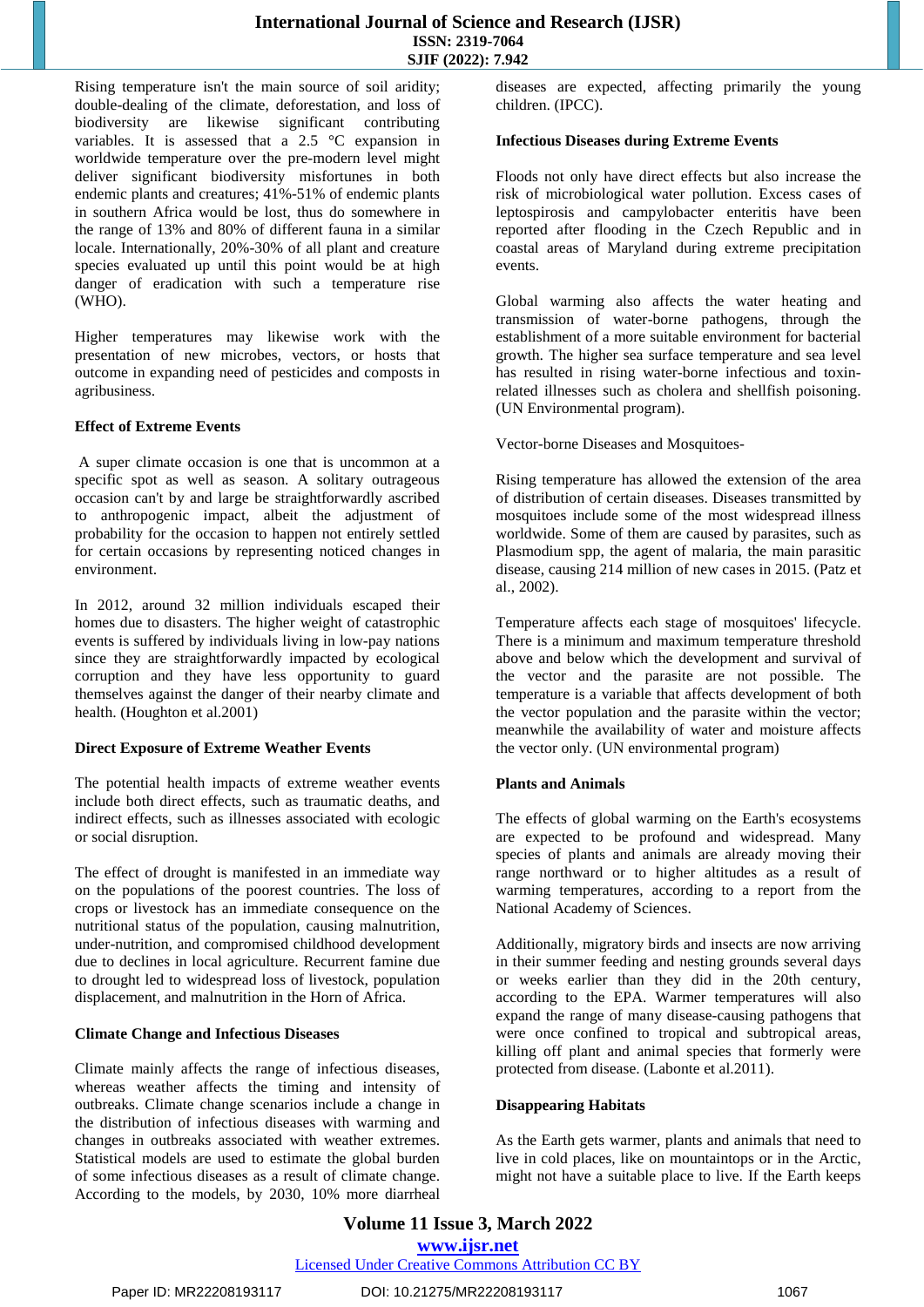getting warmer, up to one–fourth of all the plants and animals on Earth could become extinct within 100 years.

#### **Coral Reefs**

Coral reefs are created in shallow tropical waters by millions of tiny animals called corals. Each coral makes a skeleton for itself, and over time, these skeletons build up to create coral reefs, which provide habitat for lots of fish and other ocean creatures. Warmer water has already caused coral bleaching (a type of damage to corals) in many parts of the world. By 2050, live corals could become rare in tropical and sub-tropical reefs due to the combined effects of warmer water and increased ocean acidity caused by more carbon dioxide in the atmosphere. The loss of coral reefs will reduce habitats for many other sea creatures, and it will disrupt the food web that connects all the living things in the ocean. (nat. geo)

# **6.Conclusion**

The global changes that we are currently experiencing have never happened before. They include climate change and variability, change of composition of the atmosphere, use of the earth's surface for expansion of agricultural lands and deforestation. Other changes include an extension of the inhabited rural areas, urbanization, globalization of trade and transports, displacement of populations, diffusion of new plant species engagement of the health sector would deal with the increasing pollutionrelated diseases, to extreme weather events, and would develop knowledge and skills in local prevention/adaptation programs, in order to reduce the costs and burden of the consequences of climate change. Health system needs to strengthen primary health care, develop preventive programs, put special attention towards the vulnerable communities and regions, encourage community participation in grass root planning, emergency preparedness, and make capacity to forecast future health risks. The worldwide changes that we are as of now encountering have never occurred. They incorporate environmental change and inconstancy, change of arrangement of the climate, utilization of the world's surface for development of horticultural terrains and deforestation. Different changes incorporate an expansion of the possessed provincial regions, urbanization, globalization of exchange and transports, uprooting of populaces, dispersion of new plant species, spread of human and creature infections, and enhancements in states of life and dissemination of trend setting innovations around the world.

Environmental change addresses one of the primary natural and wellbeing value difficulties within recent memory on the grounds that the weight of environment touchy illnesses is the best for the most unfortunate populations. Many of the wellbeing effects of environment are a specific danger to destitute individuals in low-and center pay nations. For instance, the death rate got from vector-borne infections is very nearly multiple times more prominent in agricultural countries than in created nations, acting like a huge reason for death, illness weight and wellbeing disparity, as brake on financial turn of events, and as a strain on wellbeing administrations.

Before long, to contain the a worldwide temperature alteration, advances that diminish nursery discharges and the utilization of water assets would be required. A steady need to guarantee admittance to food and accessibility of protein to the developing total populace through agrarian procedures that expansion the efficiency without exhausting the dirt would be capable.

The commitment of the wellbeing area would manage the expanding contamination related sicknesses, to outrageous climate occasions, and would foster information and abilities in nearby counteraction/transformation programs, to lessen the expenses and weight of the results of environment change. Health framework needs to reinforce essential medical care, foster preventive projects, put extraordinary consideration towards the weak networks and districts, support local area interest in grass root arranging, crisis readiness, and make ability to figure future wellbeing hazards.

To forestall the spread of irresistible and vector-borne illnesses, it would be important to lay out a coordinated notice organization of veterinary, entomological and human review, with specific regard for keep away from the presentation of new human and creature microbes.

Wellbeing experts wherever have an obligation to put wellbeing at the core of environmental change exchanges. First and foremost, in light of the fact that environmental change as of now antagonistically affects the soundness of human populaces. Also, in light of the fact that diminishing ozone harming substance discharges has unparalleled open doors for working on general wellbeing.

To prevent the spread of infectious and vector-borne diseases, it would be necessary to establish an integrated notification network of veterinary, entomological and human survey, with particular attention to avoid the introduction of new human and animal pathogens.

Health professionals everywhere have a responsibility to put health at the heart of climate change negotiations. Firstly, because climate change already has a major adverse impact on the health of human populations. Secondly, because reducing greenhouse gas emissions has unrivalled opportunities for improving public health.

# **References**

- [1] Labonté R, Mohindra K, Schrecker T. The growing impact of globalization on health and public health practice. Annu Rev Public Health.2011; 32: 263–83.
- [2] Houghton J, Ding Y, Griggs M, et al. Climate change 2001: the scientific basis. Cambridge and New York: Cambridge University Press, 2001: 881.
- [3] Patz JA, Kovats RS. Hotspots in climate change and human health. BMJ 2002; 325: 1094–8.
- [4] Michelozzi P, De Donato F. [Climate changes, floods, and health consequences] 2014; 105: 48–50.

**www.ijsr.net**

## Licensed Under Creative Commons Attribution CC BY